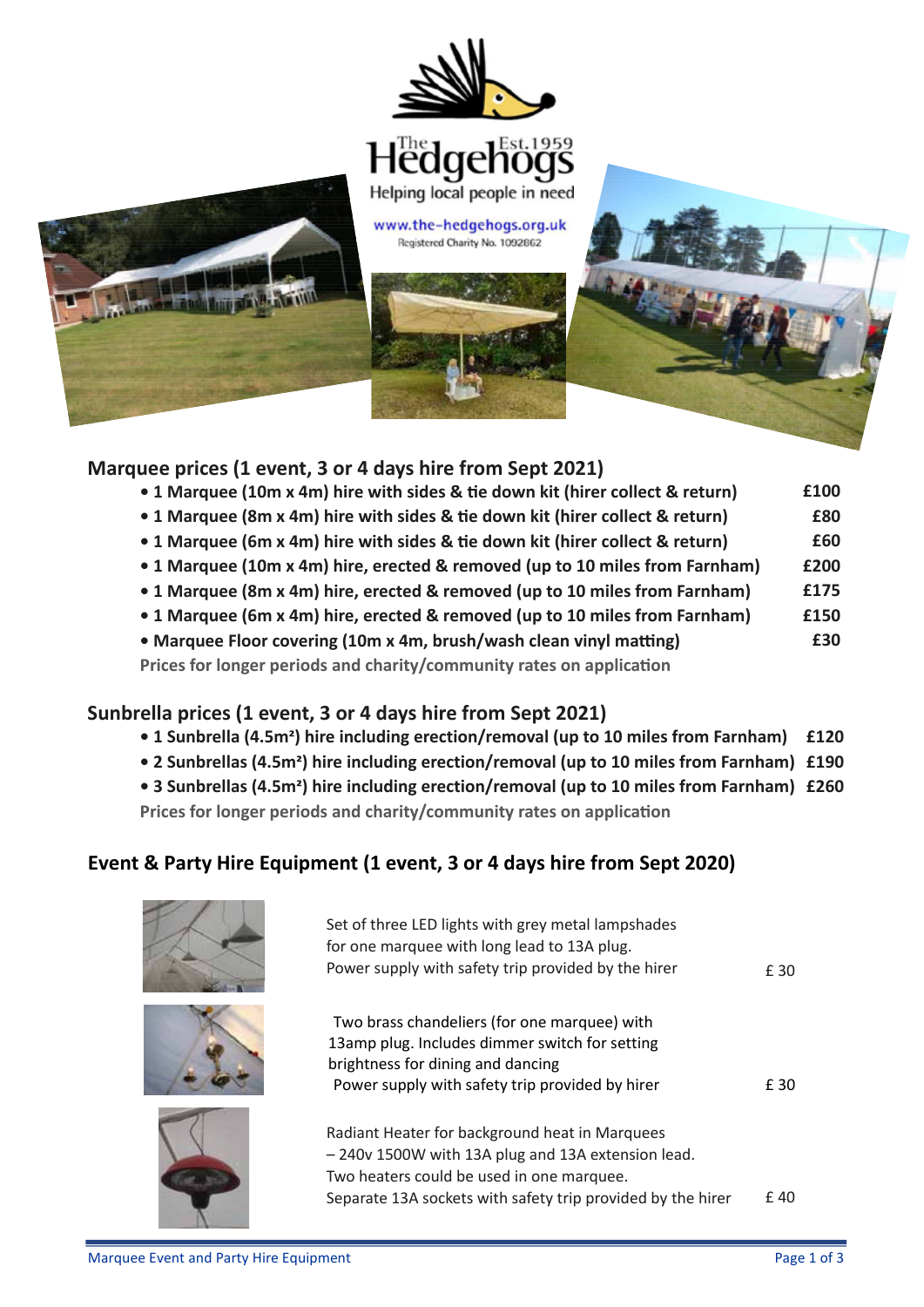

£ 40



and erect). Must be securely anchored or weighted down against windy weather (it is substantial and requires two people to carry Easy up Gazebo 3metres x 3metres with sides















| Tables with wipe clean polyethylene top (approx.<br>183cms x 76cms) with steel folding legs. Seats 6/8<br>people                                                                                                                                  | £4         |
|---------------------------------------------------------------------------------------------------------------------------------------------------------------------------------------------------------------------------------------------------|------------|
| Folding Chairs (plastic seats with metal frames)<br>Burgundy colour, grey frames and rubber feet                                                                                                                                                  | £1         |
| Wooden bench seat, with steel folding legs.<br>179 cms Long (seats 3 or 4 people) and 47 cms high.<br>Ideal for parties                                                                                                                           | £2         |
| 1 outside LED flood light on 1 x 4.5m high stand<br>16amp plug (cables \ converters available).<br>Supplied with anchor for grass \ soft surface Stand<br>must be anchored or tied for safely<br>Power supply with safety trip provided by hirer  | £25        |
| 2 outside LED flood lights on 1 x 4.5m high stand<br>16amp plug (cables \ converters available).<br>Supplied with anchor for grass \ soft surface Stand<br>must be anchored or tied for safely<br>Power supply with safety trip provided by hirer | £35        |
| Large Charcoal Barbeque, half oil drum, stainless<br>steel grill. Use with care, barbeques get very hot.<br>Must be returned with clean grille and no loose<br>charcoal or ash                                                                    | £15        |
| Public Address equipment for indoor or outdoor<br>events (meetings, parties, quizzes, fairs, shows,<br>carnivals etc)<br>Installation operate and clear up team available                                                                         | <b>POA</b> |
| Delivery of equipment may be charged depending<br>on circumstances - please enquire                                                                                                                                                               | <b>POA</b> |